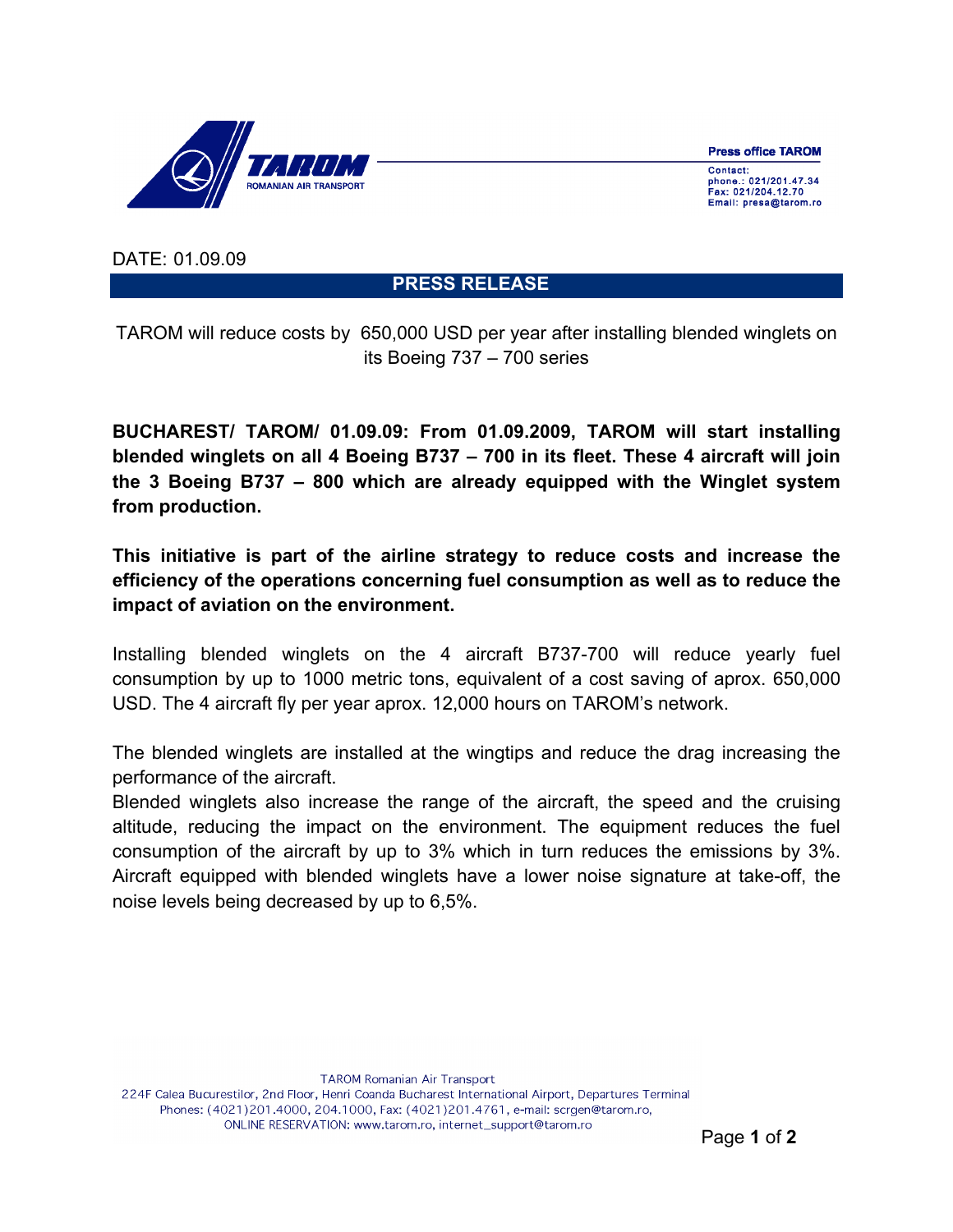Next month, on the 18th of September, TAROM celebrates 55 years since its foundation. TAROM is an airline with a great history, but it is also a modern airline focused on the future and concerned of its impact on the environment. We have set a goal to reduce the carbon footprint of our aircraft through increased energy efficiency and through the reduction of the fuel consumption. The blended winglets allow us to implement our fuel consumption reduction policy bringing both financial benefits and environment benefits through reduced emissions", says Ruxandra BRUTARU, General Director of TAROM.

The blended winglets that will be installed on TAROM aircraft Boeing B737-700 are manufactured by Aviation Partners Boeing (APB) – worldwide leader in the production and certification of winglets, the only supplier of such equipment for Boeing B737 aircraft.

"APB is proud to have TAROM as our newest Blended Winglet customer. With Blended Winglets installed on their 737NG's, TAROM can look forward to improved airplane performance through reduced fuel consumption, increased takeoff performance, and lower emissions. They have also proven to be an excellent Blended Winglet installation center for their planes, as well as other operator's airplanes" says Troy Brekken, APB Director of Sales and Marketing.

The blended winglets have a tremendous commercial success due to the fact that they bring huge benefits for the airlines on a scale unmatched, until now, in the history of aviation.

## **Blended winglets Benefits:**

- Increased cruise speed with reduced fuel consumption;
- Increased range, making possible new destinations, further away;
- Reduced fuel consumption on existing routes (between 3% and 4%, depending on the length of the route);
- Optimized wing with reduced wingtip vortices;
- Improved take-off and landing performance, allowing pilots to use procedures; that minimize wear on engines reducing maintenance costs;
- Lowers the negative impact on the environment.